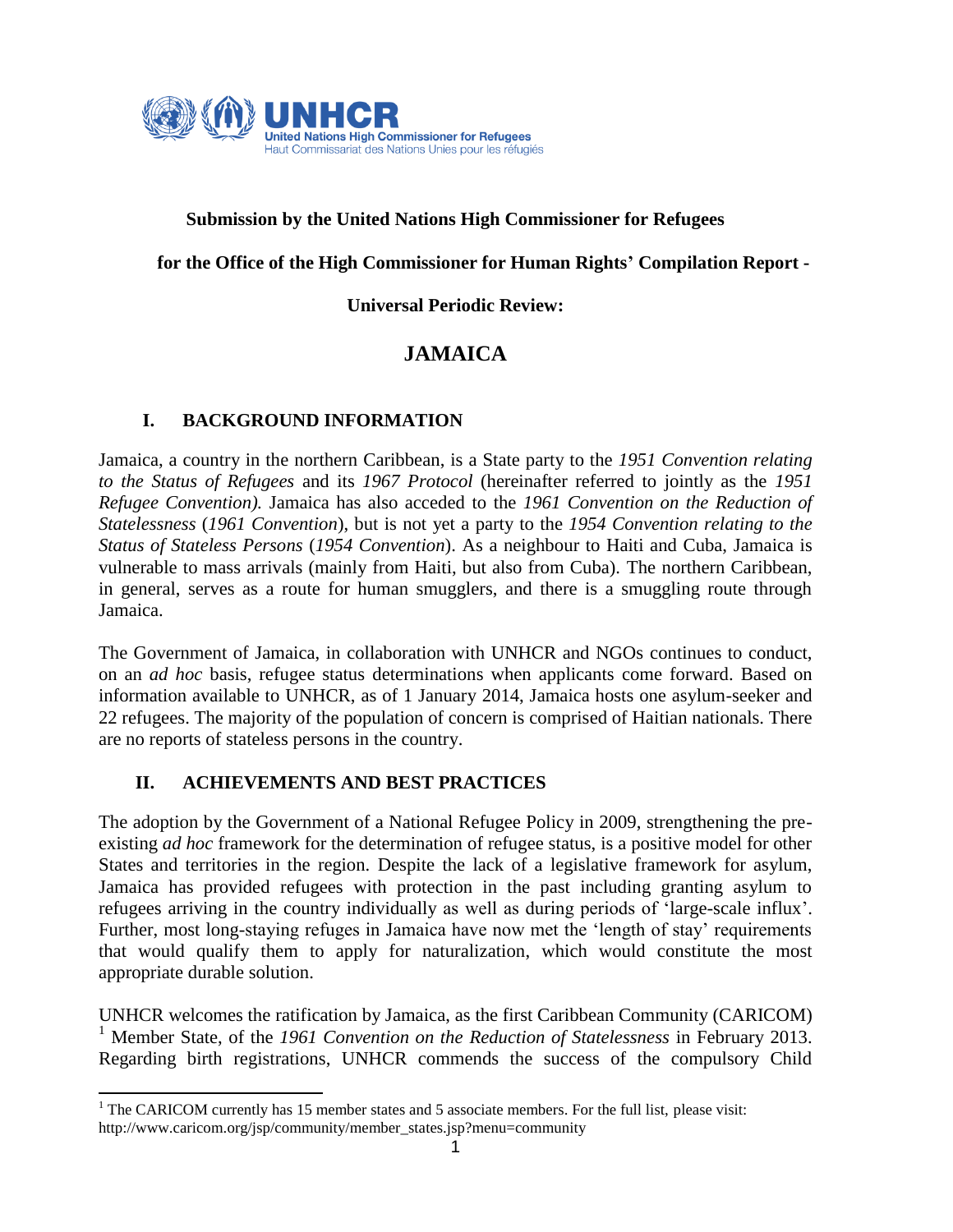Registration Initiative by the Registrar General's Department (RGD), in which birth registration and an initial copy of the birth certificate is provided free of cost to mothers right after giving birth. This initiative has captured more than 98 per cent of the country's births.

With regard to supporting long-staying refugees, the Government sets a positive example for other countries in the region, through its practice of having designated social workers employed by the Ministry of Labour and Social Security who provide follow-up, counselling and facilitation in access to education and health to some of the Haitian long-staying refugees. UNHCR collaborates closely with these social workers, including by providing financial assistance to meet urgent humanitarian needs of refugees identified by the State social workers. The social workers are playing a critical role in the integration of refugees in Jamaica.

UNHCR commends the passage of Jamaica's 2007 *Trafficking in Persons (Prevention, Suppression and Punishment) Act.* The Act provides important legal rights for trafficking victims, including reasonable protection from future harm, assistance with obtaining replacement nationality, and immunity from criminal liability for immigration-related offenses.

Lastly, UNHCR welcomes the Government of Jamaica's active participation in the May 2013 "Regional Conference on the Protection of Vulnerable Persons in Mixed Migration Flows – Promoting Cooperation and Identification of Good Practices" which was jointly organized by UNHCR and IOM in The Bahamas, as well as the active participation in the sub-regional conference for the Caribbean region organized in the Cayman Islands in September 2014, in the context of  $30<sup>th</sup>$  anniversary of the Cartagena Declaration on Refugees. Participants discussed, amongst other issues, opportunities for enhanced regional cooperation and partnership in order to respect international and regional protection standards and improve the management of mixed migration movements throughout the Caribbean region.

## **III. KEY PROTECTION ISSUES, CHALLENGES AND RECOMMENDATIONS**

## **Issue 1: Protection of Asylum-Seekers and Refugees**

Jamaica ratified the *1951 Refugee Convention* in July 1964 and the *1967 Protocol* in October 1980. The Government reinforced the national refugee protection system with the adoption of a Refugee Policy in 2009, thereby strengthening the pre-existing *ad hoc* framework for the determination of refugee status. Jamaica had the opportunity to implement the policy in 2013 with the arrival of two boats carrying Haitian undocumented nationals. Jamaica has however not yet developed any domestic implementing legislation for the protection of refugees or the granting of asylum under the international refugee instruments.

In this context, UNHCR welcomes the recommendation by the UN Human Rights Committee that *the State party should enact legislation on the protection of the rights of asylum-seekers and refugees. Furthermore, it should ensure that asylum-seekers and refugees are provided with recognized identification cards to ensure equal access to social and economic opportunities in the State party*. <sup>2</sup> At the end of its session in May 2013, the UN Committee on

 <sup>2</sup> UN Human Rights Committee, Concluding observations of the Human Rights Committee,  $103<sup>rd</sup>$  session, CCPR/C/JAM/CO13, 17 November 2011, paragraph 12, available at: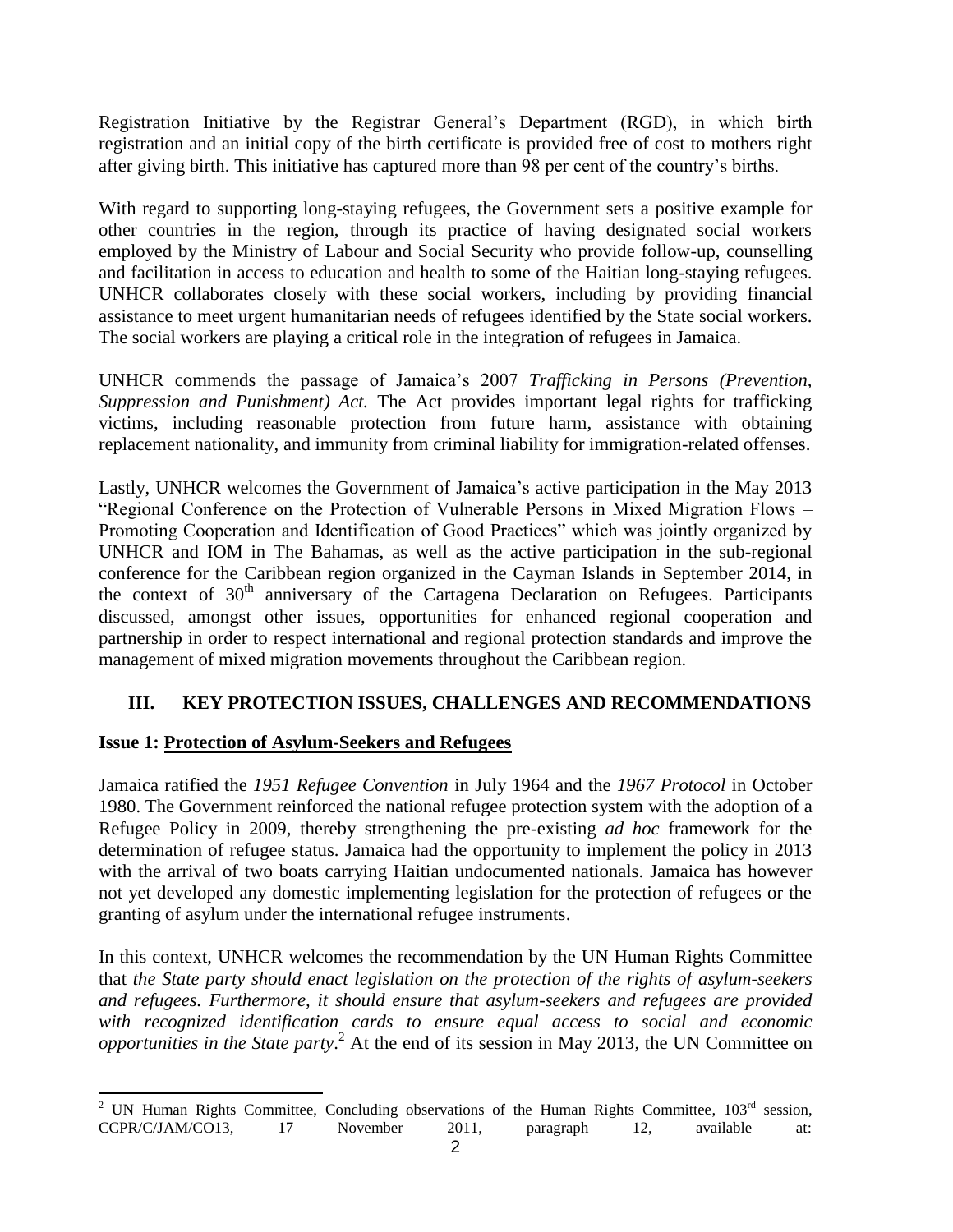Economic, Social and Cultural Rights also recommended that *the State party adopt national legislation for the protection of economic, social and cultural rights of asylum-seekers and refugees.<sup>3</sup>*

UNHCR recommends that the Refugee Policy includes the possibility for unaccompanied minors to have access to the eligibility procedures for refugee status in Jamaica. Article 20(e) of the Refugee Policy explicitly states that unaccompanied minors shall be returned to their country of origin or residence.<sup>4</sup> In the absence of additional safeguards, this may undermine the principle of *non-refoulement.* 5

Jamaica is one of two States in the Caribbean region to issue Convention Travel Documents to recognized refugees. However, the Government has not transitioned to machine-readable Convention Travel Documents, as per the International Civil Aviation Organization (ICAO) requirements. Regular identity documentation and civil status for recognized refugees should also be improved. The lack of documentation for refugees creates obstacles in exercising a wide range of social and economic rights.<sup>6</sup> For example, refugees do not need to obtain work permits to be able to work in Jamaica. However, employers are not aware of this fact, which could have a negative impact on refugee's ability to find employment.<sup>7</sup>

Under the framework of the Refugee Policy, UNHCR will continue to provide targeted support to Jamaica's Passport, Immigration and Citizenship Agency (PICA) to further strengthen the national asylum procedure, including through the development of the capacity of relevant officials and the assessment of asylum claims.

#### **Recommendations:**

 $\overline{a}$ 

UNHCR recommends that the Government of Jamaica:

<sup>4</sup> National Authorities, *Jamaica: Refugee Policy of 2009*, 2009, available at: <http://www.refworld.org/docid/500000def.html>

[http://tbinternet.ohchr.org/\\_layouts/treatybodyexternal/Download.aspx?symbolno=CCPR%2fC%2fJAM%2fCO%](http://tbinternet.ohchr.org/_layouts/treatybodyexternal/Download.aspx?symbolno=CCPR%2fC%2fJAM%2fCO%2f3&Lang=en) [2f3&Lang=en](http://tbinternet.ohchr.org/_layouts/treatybodyexternal/Download.aspx?symbolno=CCPR%2fC%2fJAM%2fCO%2f3&Lang=en)

<sup>&</sup>lt;sup>3</sup> UN Committee on Economic, Social, and Cultural Rights, Concluding observations on the combined third and fourth periodic reports of Jamaica, adopted by the Committee at its 50th session: 17 May 2013, E/C.12/JAM/CO/3-4, paragraph 10a, available at:

[http://tbinternet.ohchr.org/\\_layouts/treatybodyexternal/Download.aspx?symbolno=E%2fC.12%2fJAM%2fCO%2f](http://tbinternet.ohchr.org/_layouts/treatybodyexternal/Download.aspx?symbolno=E%2fC.12%2fJAM%2fCO%2f3-4&Lang=en)  $\frac{3-4&$ Lang=en

 $\overline{5}$  Article 33 of the 1951 Convention relating to the Status of Refugees: No Contracting State shall expel or return (" refouler ") a refugee in any manner whatsoever to the frontiers of territories where his life or freedom would be threatened on account of his race, religion, nationality, membership of a particular social group or political opinion.

<sup>&</sup>lt;sup>6</sup> UN Committee on Economic, Social, and Cultural Rights, Concluding observations on the combined third and fourth periodic reports of Jamaica, adopted by the Committee at its 50th session: 17 May 2013, E/C.12/JAM/CO/3-4, available at:

[http://tbinternet.ohchr.org/\\_layouts/treatybodyexternal/Download.aspx?symbolno=E%2fC.12%2fJAM%2fCO%2f](http://tbinternet.ohchr.org/_layouts/treatybodyexternal/Download.aspx?symbolno=E%2fC.12%2fJAM%2fCO%2f3-4&Lang=en) [3-4&Lang=en](http://tbinternet.ohchr.org/_layouts/treatybodyexternal/Download.aspx?symbolno=E%2fC.12%2fJAM%2fCO%2f3-4&Lang=en)

 $\frac{1}{7}$  UN Committee on the Elimination of Racial Discrimination, Concluding observations on the combined sixteenth to twentieth periodic reports of Jamaica, adopted by the Committee at its 83rd session, paragraph 12, 29 August 2013, CERD/C/JAM/CO/16-20, available at: [http://tbinternet.ohchr.org/\\_layouts/treatybodyexternal/Download.aspx?symbolno=CERD%2fC%2fJAM%2fCO%](http://tbinternet.ohchr.org/_layouts/treatybodyexternal/Download.aspx?symbolno=CERD%2fC%2fJAM%2fCO%2f16-20&Lang=en) [2f16-20&Lang=en](http://tbinternet.ohchr.org/_layouts/treatybodyexternal/Download.aspx?symbolno=CERD%2fC%2fJAM%2fCO%2f16-20&Lang=en)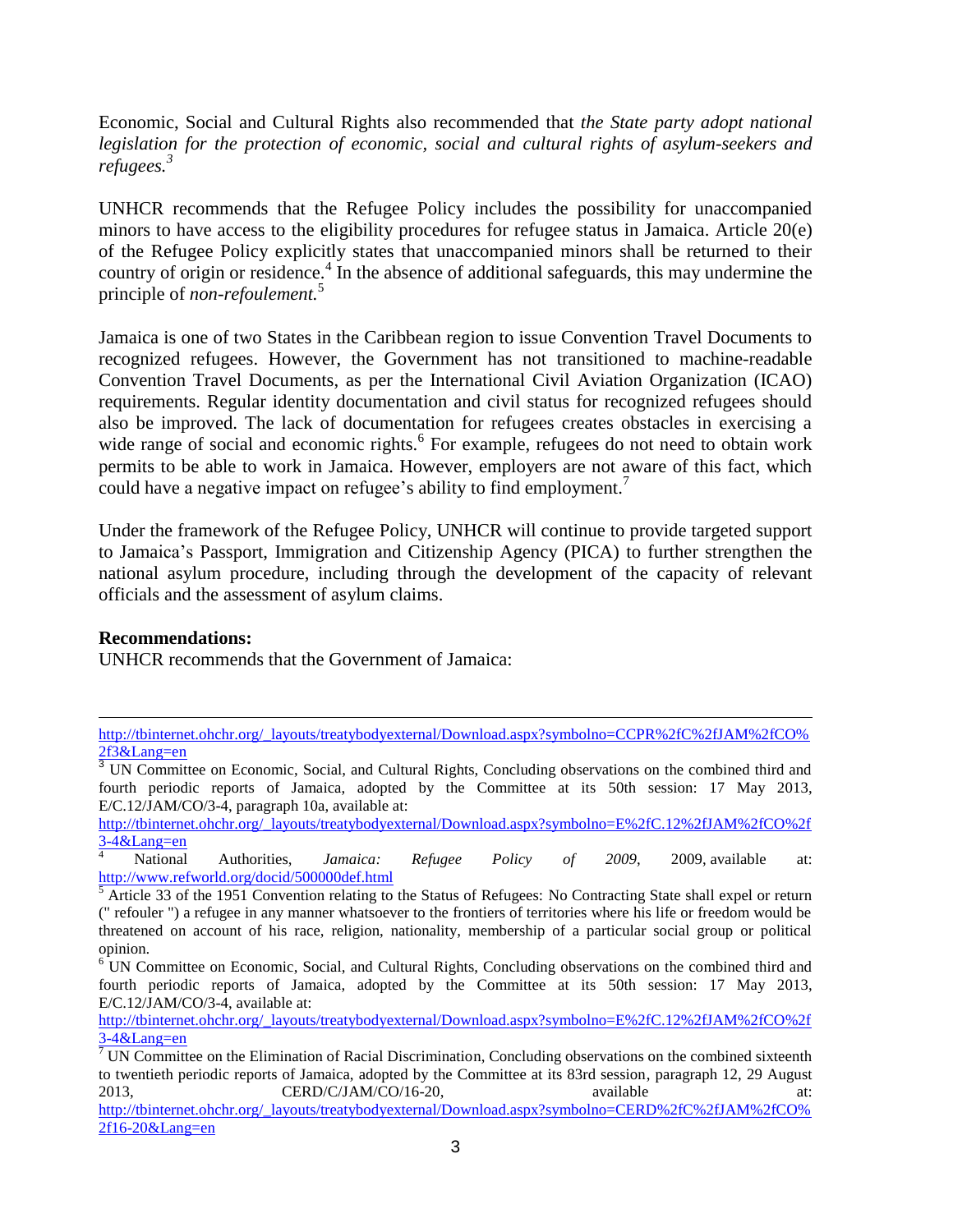- Develop, enact and implement legislation consistent with accepted international standards, which would include conducting fair and expeditious procedures for status determination, including appeals, and guaranteeing the rights of all recognized refugees in Jamaica;
- Ensure the issuance for refugees of documents or other ID cards, since the lack of documentation creates obstacles in exercising a wide range of rights guaranteed to refugees;
- Ensure that refugees are treated in the same manner as permanent residents including by informing employers that refugees do not need a work permit to take up employment;
- Establish procedures for identifying and appropriately channeling cases of unaccompanied children who express fear of return to their home country and who should be given access to the refugee status determination procedures; and
- Facilitate access to asylum procedures for persons who have expressed a fear of returning to their country of origin and ensure *non-refoulement* of all persons in need of international protection.

## **Issue 2: Address challenges in the context of mixed migration**

As other countries in the region, Jamaica faces a complex phenomenon of mixed migratory movements across the Caribbean. It is crucial that Jamaica as a country of destination and/or transit – further strengthen its capacity to appropriately manage these movements with a coordinated approach. There is a need for cooperation among countries in the region in data collection and analysis, protection-sensitive entry systems, reception arrangements, mechanisms for profiling and referral, differentiated processes and long-term solutions.

The trafficking of persons, particularly women and children, is of major concern for UNHCR since a coordinated approach to prevent and protect trafficking victims has not been fully developed in the region. Concerning Jamaica specifically, UNHCR acknowledges the State ratified the Palermo Protocol in 2003. Moreover, in 2007, Jamaica passed the *Trafficking in Persons (Prevention, Suppression and Punishment) Act*. However, UNHCR encourages the development of tools to fully implement the law, such as specific policies and protocols for protecting victims of trafficking, especially if the victim is an unaccompanied child.

Although the Government may grant a temporary authorization for the victim to remain in Jamaica, the legislation does not refer to the right of trafficking victims to seek asylum. The law is not explicit in the types of international protection that might apply to some trafficking victims brought to Jamaica from other countries. The issue has been brought to the attention of the Government of Jamaica previously. In 2011, the UN Human Rights Committee urged the Government of Jamaica to "*(…) intensify its efforts to identify victims of trafficking and ensure the systematic collection of data on trafficking flows from, to and in transit through its territory. The State party should train its police officers, border personnel, judges, lawyers and other relevant personnel in order to raise awareness of this phenomenon and the rights of*  victims."<sup>8</sup> In 2013, the UN Committee on Economic, Social and Cultural Rights reiterated the

 <sup>8</sup> UN Human Rights Committee, Concluding observations of the Human Rights Committee, 103<sup>rd</sup> session, CCPR/C/JAM/CO13, 17 November 2011, paragraph 22, available at: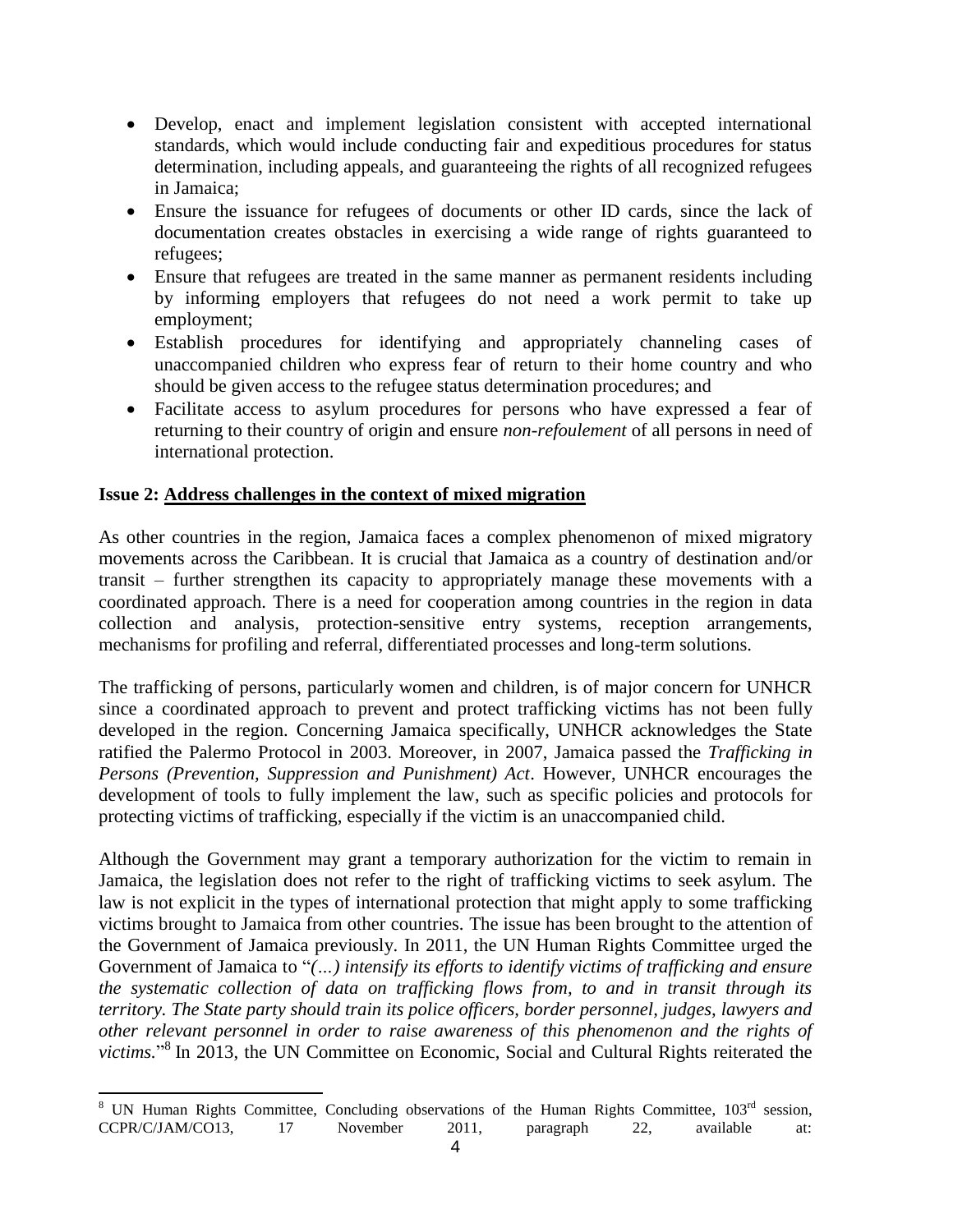importance of protecting the rights of the victims. $9$  There also is a need to further strengthen the preparedness of Jamaica and review national contingency planning efforts for large-scale influxes in close collaboration with relevant UN agencies and civil society members.

#### **Recommendations:**

 $\overline{a}$ 

UNHCR recommends that the Government of Jamaica:

- Enhance dialogue and consultation with UNHCR regarding mixed migratory movements experienced by the country, including through consultations on individuals or groups of undocumented migrants detected in Jamaica;
- Ensure that victims of trafficking who may be in need of international protection are provided with an opportunity to seek asylum and enjoy the corresponding rights and services; and
- Design a contingency plan in case of future large-scale influxes of migrants or refugees.

#### **Issue 3: Prevention of Statelessness**

UNHCR welcomes Jamaica's accession to the *1961 Convention* on 9 January 2013. Under Chapter two of the Jamaican Constitution, persons born in Jamaica (*jus solis*) <sup>10</sup> and persons born outside of Jamaica to Jamaican parents have an automatic right to Jamaican citizenship (*jus sanguinis*). <sup>11</sup> Applications for Jamaican Citizenship are done in different categories. These include applications for citizenship: descent,<sup>12</sup> marriage,<sup>13</sup> naturalization,<sup>14</sup> registration (Commonwealth), <sup>15</sup> and registration (Minor). 16

[http://tbinternet.ohchr.org/\\_layouts/treatybodyexternal/Download.aspx?symbolno=E%2fC.12%2fJAM%2fCO%2f](http://tbinternet.ohchr.org/_layouts/treatybodyexternal/Download.aspx?symbolno=E%2fC.12%2fJAM%2fCO%2f3-4&Lang=en) [3-4&Lang=en](http://tbinternet.ohchr.org/_layouts/treatybodyexternal/Download.aspx?symbolno=E%2fC.12%2fJAM%2fCO%2f3-4&Lang=en)

<sup>12</sup> By law, all persons born outside of Jamaica, who have a claim to Jamaican citizenship by descent, whether through parents or grandparents, are required to formally apply for the Certification of Jamaican Citizenship, Applying for Jamaican Citizenship:<http://jis.gov.jm/faqs/applying-for-jamaican-citizenship/>

<sup>13</sup> Non-Jamaicans wishing to obtain Jamaican Citizenship by virtue of marriage to a Jamaican should apply in writing to the Passport Immigration and Citizenship Agency (PICA) if applying in Jamaica, or through the Jamaican High Commissions/Consulates if overseas, Applying for Jamaican Citizenship: <http://jis.gov.jm/faqs/applying-for-jamaican-citizenship/>

 $\frac{14}{14}$  A person may be granted naturalization if: He/she has lived in Jamaica for a minimum of five (5) years immediately preceding submission of the application, and if He/she is of good character and be financially solvent, Applying for Jamaican Citizenship: <http://jis.gov.jm/faqs/applying-for-jamaican-citizenship/>

<sup>15</sup> A Commonwealth Citizen who has resided legitimately in Jamaica for at least five consecutive years, and is of good character, may make an application for registration as a Jamaican citizen, Applying for Jamaican Citizenship: <http://jis.gov.jm/faqs/applying-for-jamaican-citizenship/>

[http://tbinternet.ohchr.org/\\_layouts/treatybodyexternal/Download.aspx?symbolno=CCPR%2fC%2fJAM%2fCO%](http://tbinternet.ohchr.org/_layouts/treatybodyexternal/Download.aspx?symbolno=CCPR%2fC%2fJAM%2fCO%2f3&Lang=en) [2f3&Lang=en](http://tbinternet.ohchr.org/_layouts/treatybodyexternal/Download.aspx?symbolno=CCPR%2fC%2fJAM%2fCO%2f3&Lang=en)

<sup>&</sup>lt;sup>9</sup> UN Committee on Economic, Social, and Cultural Rights, Concluding observations on the combined third and fourth periodic reports of Jamaica, adopted by the Committee at its 50th session, paragraph 23, 17 May 2013, E/C.12/JAM/CO/3-4, available at:

 $10$  Article 3B(1) of the Constitution establishes that "Every person born in Jamaica shall become a citizen of Jamaica -a.  $(\ldots)$  b. on the date of his birth, in the case of a person born on or after the sixth day of August 1962".

<sup>&</sup>lt;sup>11</sup> Article 3C of the Constitution set forth that "Every person born outside Jamaica shall become a citizen of Jamaica -a. (…) b. on the date of his birth, in the case of a person born on or after the sixth day of August, 1962, if, at that date, his father or mother is a citizen of Jamaica by birth, descent or registration by virtue of marriage to a citizen of Jamaica".

<sup>&</sup>lt;sup>16</sup> Under the Jamaican Nationality Act, the minor of any citizen of Jamaica may apply to be registered as a citizen of Jamaica by a parent or guardian, Applying for Jamaican Citizenship: [http://jis.gov.jm/faqs/applying-for](http://jis.gov.jm/faqs/applying-for-jamaican-citizenship/)[jamaican-citizenship/](http://jis.gov.jm/faqs/applying-for-jamaican-citizenship/)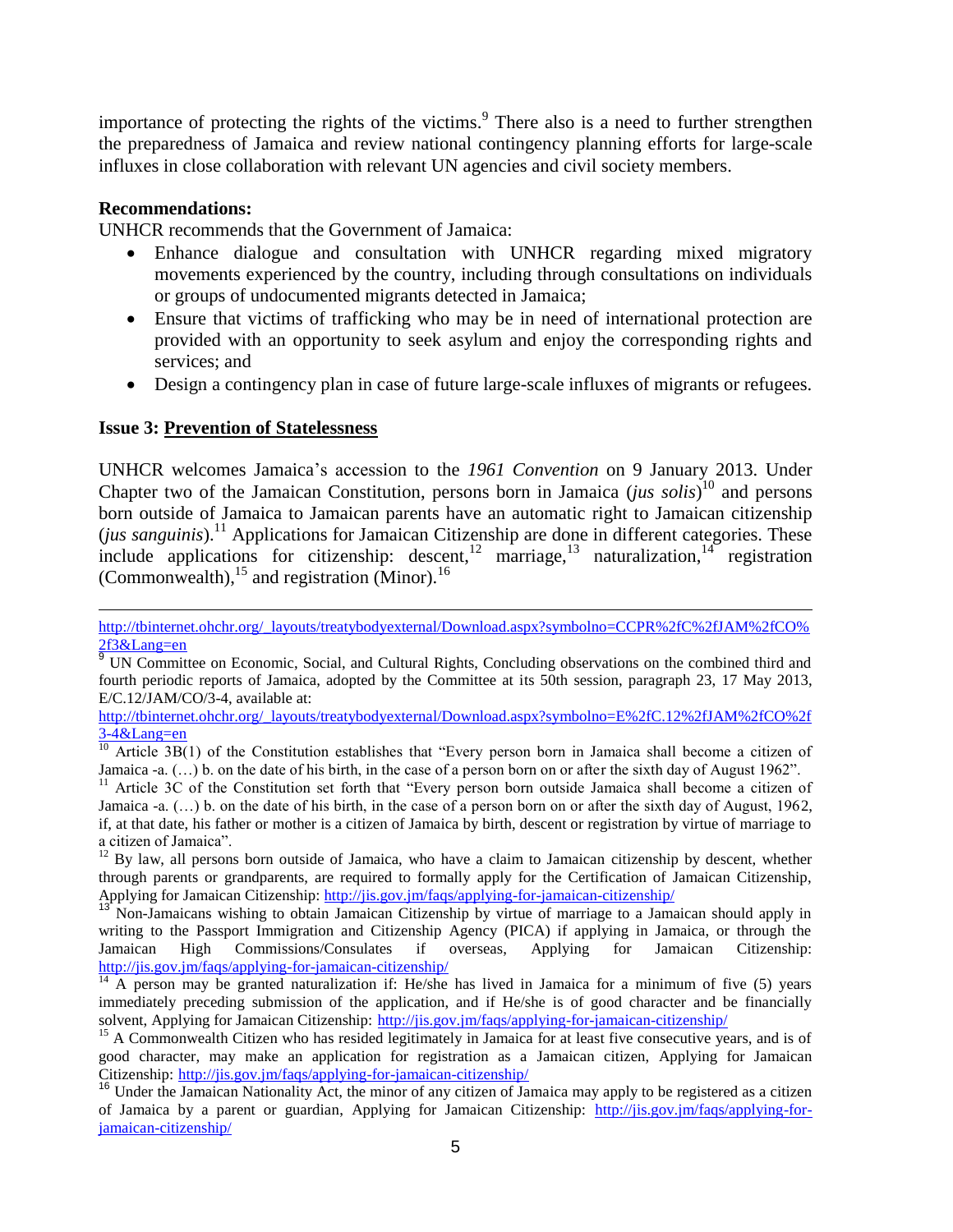While Article 4(2) of the Nationality Act provides a general safeguard for children who would otherwise be stateless, including foundlings, the language is overly broad and discretionary.<sup>17</sup> Therefore, the Government of Jamaica should be encouraged to reform its Nationality Act to incorporate sufficient safeguards to prevent statelessness in accordance with Article 2 of the 1961 Convention.<sup>18</sup>

Furthermore, most Haitian long-staying refugees in Jamaica have now met the "length of stay" requirements that would qualify them to apply for naturalization. A solution is still out of reach for many due to prohibitively high costs associated with naturalization procedures. The Government should facilitate access to naturalization as a durable solution by waiving or reducing fees normally associated with naturalization for refugees, especially those without sufficient financial resources, in light of their special status in line with article  $34^{19}$  of the 1951 Convention.

#### **Recommendations:**

j

UNHCR recommends that the Government of Jamaica:

- Eliminate the legal gap in the Jamaican Nationality Act concerning the grant of nationality in the case of foundlings; and
- Waive or reduce naturalization fees for refugees in accordance with Article 34 of the 1951 Convention.

#### **Issue 4: Accession to the 1954 Convention Relating to the Status of Stateless Persons**

Jamaica is encouraged to accede to the *1954 Convention.* In 2011, at the Human Rights Council session adopting the outcome of the UPR on Jamaica, the Government of Jamaica stated that it attached importance to the objectives underpinning the 1954 Convention and that it would review the instrument with the aim of taking a decision on accession.<sup>20</sup> CEDAW also recommended that Jamaica *consider acceding to the 1954 Convention. 21*

The *1954 Convention* is an important instrument to ensure non-discrimination in the enjoyment of human rights by stateless persons. Accession to the *1954 Convention* establishes a framework to ensure enjoyment of human rights by stateless persons. The Convention establishes an internationally recognized status for stateless persons. It also recognizes a

<sup>&</sup>lt;sup>17</sup> Article 4(2) of the Jamaican Nationality Act states that "The Minister may, in such special circumstances as he thinks fit, cause any minor to be registered as a citizen of Jamaica."

 $18$  Under Article 2 of the 1961 Convention, "A foundling found in the territory of a Contracting State shall, in the absence of proof to the contrary, be considered to have been born within that territory of parents possessing the nationality of that State".

 $19$  Article 34 of the 1951 Convention: "The Contracting States shall as far as possible facilitate the assimilation and naturalization of refugees. They shall in particular make every effort to expedite naturalization proceedings and to reduce as far as possible the charges and costs of such proceedings."

 $20$  Human Rights Council, 16<sup>th</sup> session, Report of the Working Group on the Universal Periodic Review, Jamaica, Addendum A/HRC/16/14/Add.1, at par. f.

 $21$  Committee on the Elimination of Discrimination against Women, Concluding observations (2012, CEDAW/C/JAM/CO/6-7.  $52<sup>nd</sup>$  session, 13 July 2012, paragraph 34 available at: [http://tbinternet.ohchr.org/\\_layouts/treatybodyexternal/Download.aspx?symbolno=CEDAW/C/JAM/CO/6-](http://tbinternet.ohchr.org/_layouts/treatybodyexternal/Download.aspx?symbolno=CEDAW/C/JAM/CO/6-7&Lang=En) [7&Lang=En](http://tbinternet.ohchr.org/_layouts/treatybodyexternal/Download.aspx?symbolno=CEDAW/C/JAM/CO/6-7&Lang=En)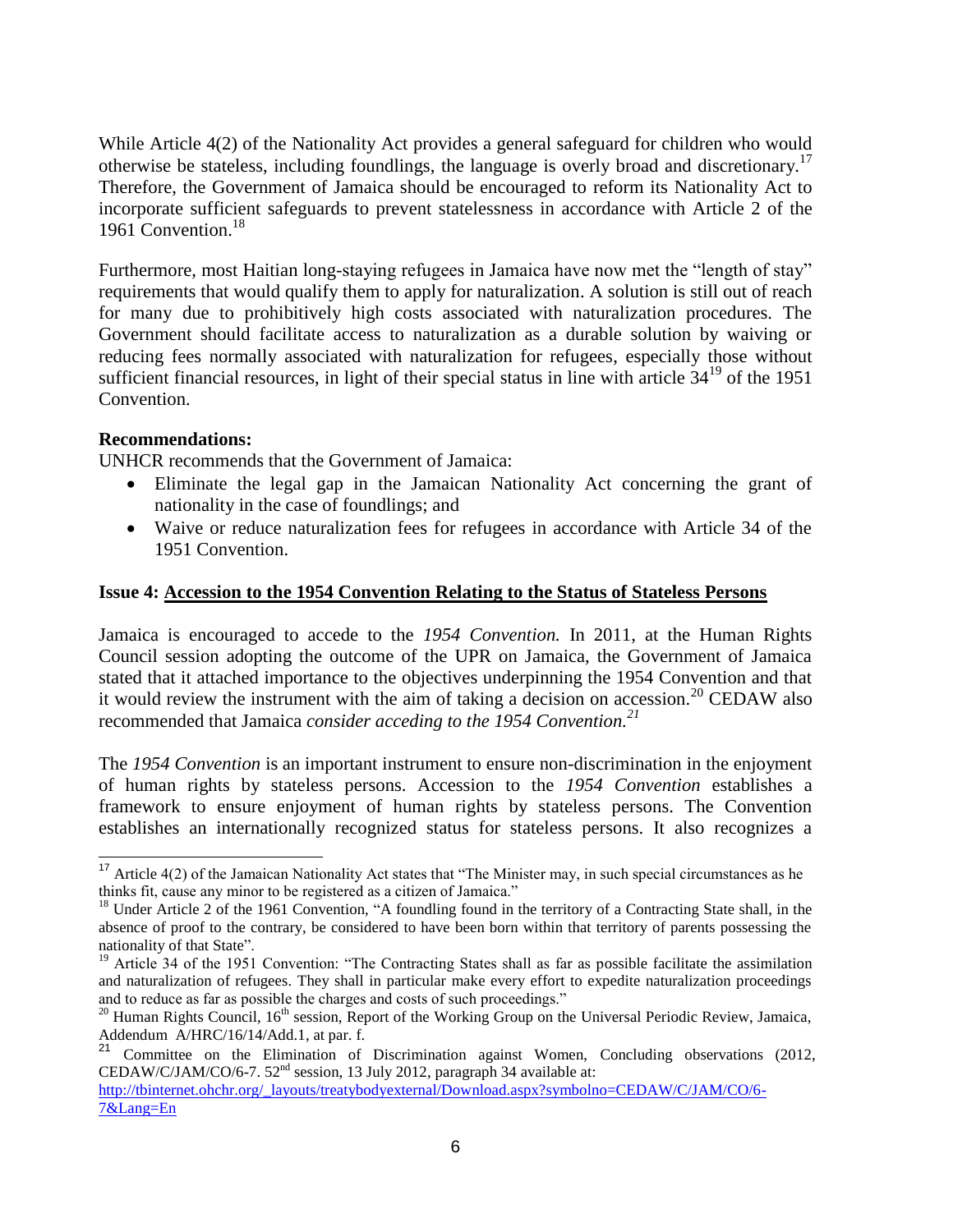number of key rights such as freedom of religion; freedom of association; access to courts; freedom of movement; identity documentation and; internationally recognized travel documents.

#### **Recommendation:**

UNHCR recommends that the Government of Jamaica:

Accede to the *1954 Convention relating to the Status of Stateless Persons.*

**Human Rights Liaison Unit Division of International Protection UNHCR September 2014**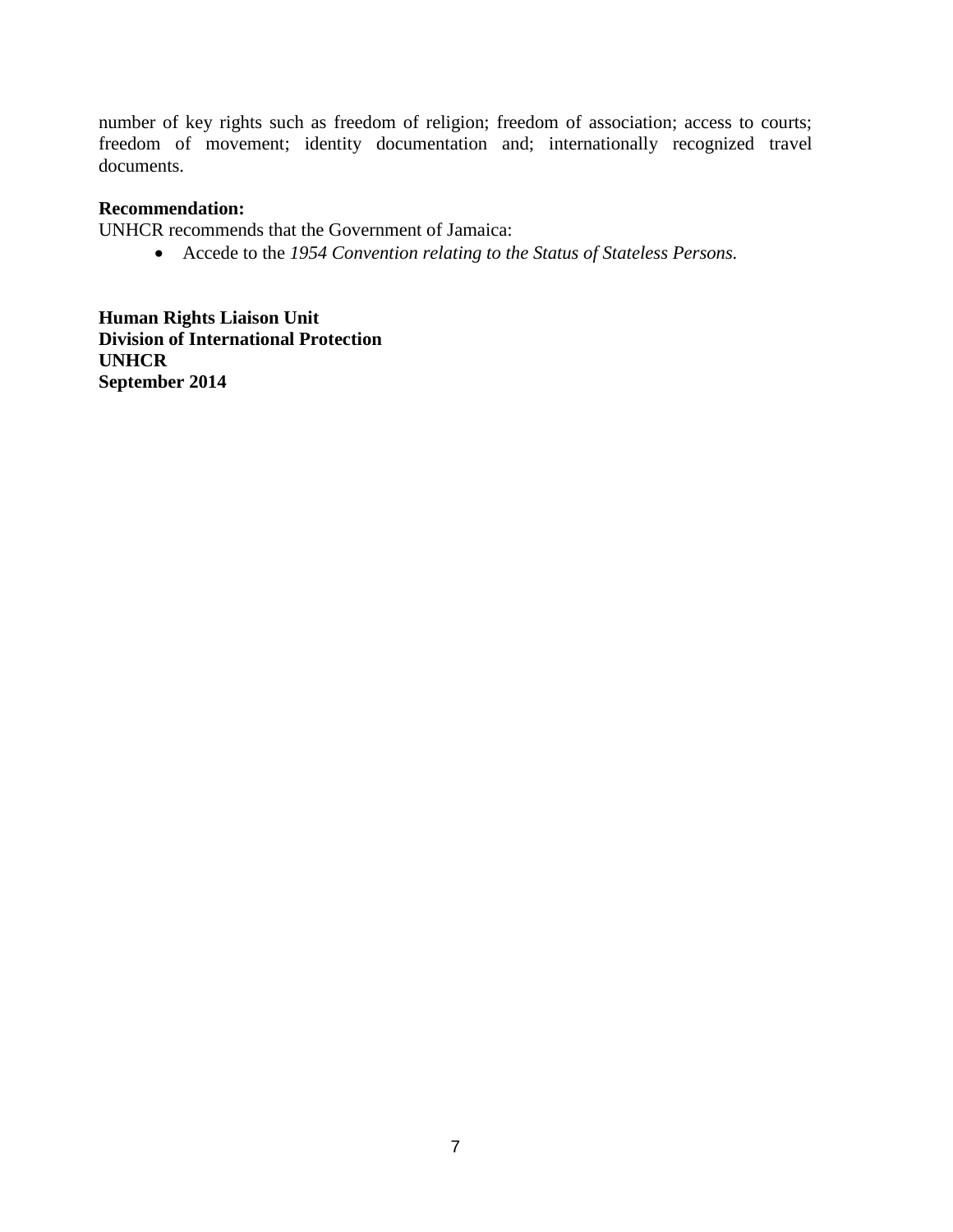# **ANNEX**

## **Excerpts of Concluding Observations and Recommendations from UN Treaty Bodies and Special Procedures' Reports**

## **- Universal Periodic Review:**

#### **JAMAICA**

We would like to bring your attention to the following excerpts from UN Treaty Monitoring Bodies' Concluding Observations relating to issues of interest and persons of concern to UNHCR with regards to Jamaica.

#### **Committee on the Elimination of Racial Discrimination**

[Concluding observations \(2013\) CERD/C/JAM/CO/16-20, 83](http://tbinternet.ohchr.org/_layouts/treatybodyexternal/Download.aspx?symbolno=CERD/C/JAM/CO/16-20&Lang=En)<sup>rd</sup> Session 23 September 2013

12. While welcoming the adoption of a national refugee policy in 2009, the Committee expresses concern at the information received that asylum-seekers and refugees lack identity documentation to ensure the effective enjoyment of their rights, and that employers are often unaware of the fact that they do not need a work permit to take up employment. It is also concerned by reports that immigration officers failed to effectively screen Haitian nationals who arrived in the State party in February 2013 prior to their repatriation (art.5).

**The Committee recommends that the State party:**

**(a) Take effective measures to issue asylum-seekers and refugees with refugee documents or other identity cards which are recognized in the State party to ensure that their rights are fully guaranteed in practice;**

**(b) Ensure that employers are aware of the fact that refugees do not need a work permit to take up employment; and**

**(c) Ensure that all asylum-seekers and refugees are effectively screened for their individual protection needs prior to repatriation, including in cooperation with the United Nations High Commissioner for Refugees.**

**Committee on Economic, Social and Cultural Rights**

Concluding observations (2013) E/C.12/JAM/CO/3-4,  $50^{th}$  Session 10 June 2013

10. While the Committee welcomes the adoption of the National Refugee Policy in 2009 to strengthen the framework for the determination of refugee status, it regrets that legislation protecting the rights of asylum-seekers and refugees has not yet been adopted. The Committee is further concerned that refugees are not issued with identification documents except for the Convention Travel Document, which is not well-known in the State party and creates obstacles in enjoying a wide range of economic and social rights. It also notes that while refugees do not need a work permit to take up employment, employers are often unaware of this fact (art.2).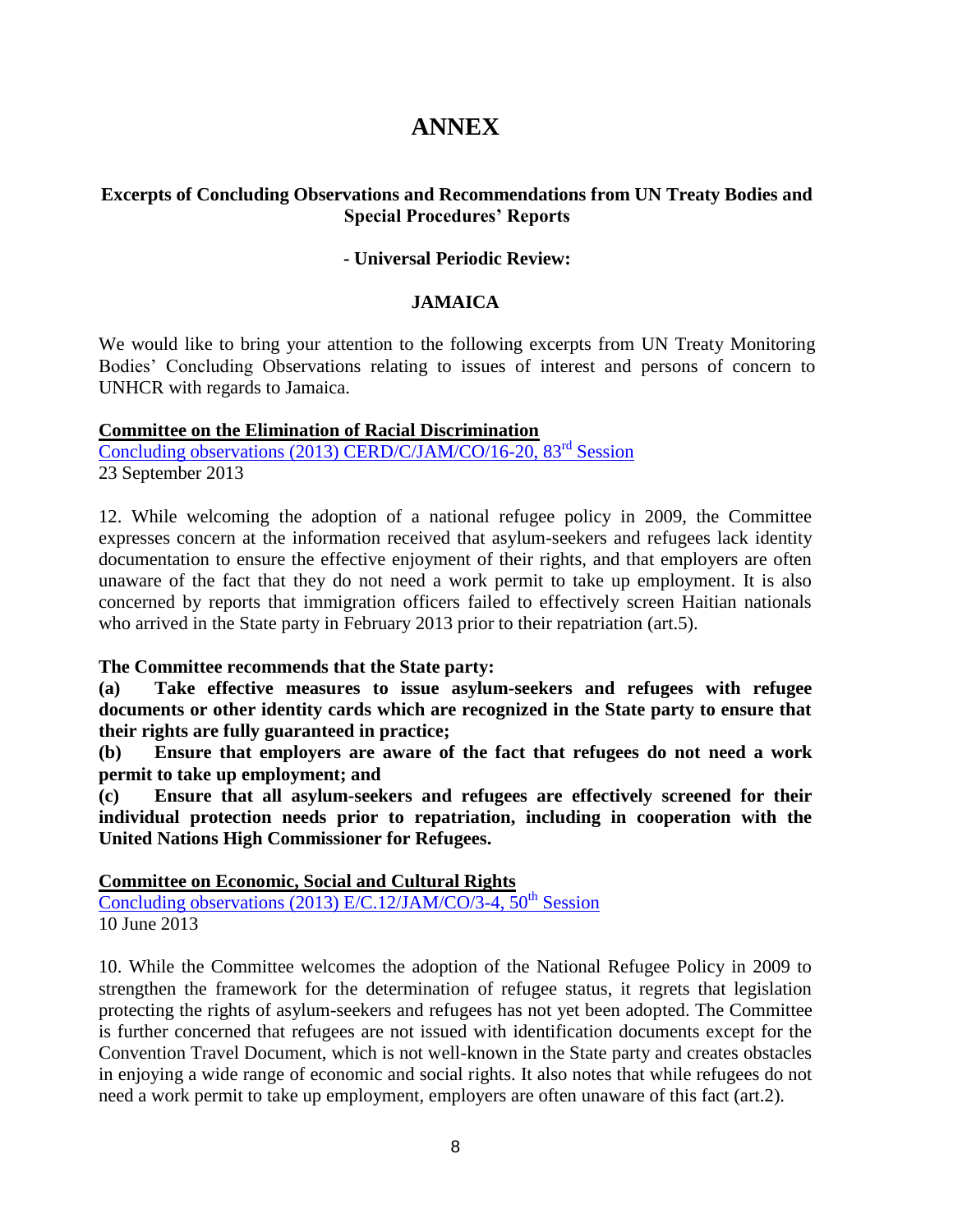**The Committee recommends that the State party:**

**(a) Adopt national legislation for the protection of economic, social and cultural rights of asylum-seekers and refugees;** 

**(b) Provide asylum-seekers and refugees with recognized identification cards to ensure their enjoyment of economic, social and cultural rights in the State party; and** 

**(c) Take effective measures to ensure that employers are aware of the fact that refugees do not need a work permit for employment in the State party.**

23. While the Committee welcomes the efforts made by the State party to combat trafficking in persons, including the adoption of the Trafficking in Persons Act in 2007 and the establishment of the National Taskforce against Trafficking in Persons within the Ministry of National Security in 2005, it expresses concern at the prevalence of trafficking in persons for sexual exploitation and forced labour. It is further concerned at low levels of investigations, prosecutions and convictions for such cases, as well as the lack of prevention and protection mechanisms for victims, including rehabilitation schemes (art.10).

**The Committee urges the State party to intensify its efforts to combat trafficking in persons, including by:** 

**(a) Systematically collecting information on trafficking flows through the territory of the State party;** 

**(b) Investigating, prosecuting and adequately sanctioning perpetrators of trafficking in persons;** 

**(c) Ensuring that victims are provided with adequate protection and reparation, and establishing prevention and rehabilitation programmes for victims; and** 

**(d) Training law enforcement officials, judges and other relevant personnel to raise awareness of this phenomenon and the rights of victims.**

**Committee on the Elimination of Discrimination against Women**

[Concluding observations \(2012\) CEDAW/C/JAM/CO/6-7, 52](http://tbinternet.ohchr.org/_layouts/treatybodyexternal/Download.aspx?symbolno=CEDAW/C/JAM/CO/6-7&Lang=En)<sup>nd</sup> Session 13 July 2012

23. While noting the enactment of the Trafficking in Persons (Prevention, Suppression and Punishment) Act, 2007, the Proceeds of Crime Act, 2007, the Cybercrime Act, 2010 and the Child Pornography (Prevention) Act, 2010, as well as the recent establishment by the Cabinet of an inter-ministerial committee to oversee measures to reduce trafficking in persons, the Committee is concerned about the reportedly high incidence of transnational and internal trafficking and sexual exploitation of women and girls and the apparent low rate of prosecutions and convictions of perpetrators. The Committee regrets the limited data on transnational and internal trafficking and sexual exploitation and the inadequate measures to support victims of such violations. It is concerned that increased levels of poverty heighten the vulnerability of women and girls to trafficking and sexual exploitation and that insufficient economic measures are in place to discourage and prevent the trafficking and sexual exploitation of women and girls.

**24. The Committee recommends that the State party:**

**(a) Strengthen measures to prevent and effectively respond to incidents of transnational and internal trafficking and sexual exploitation, including through**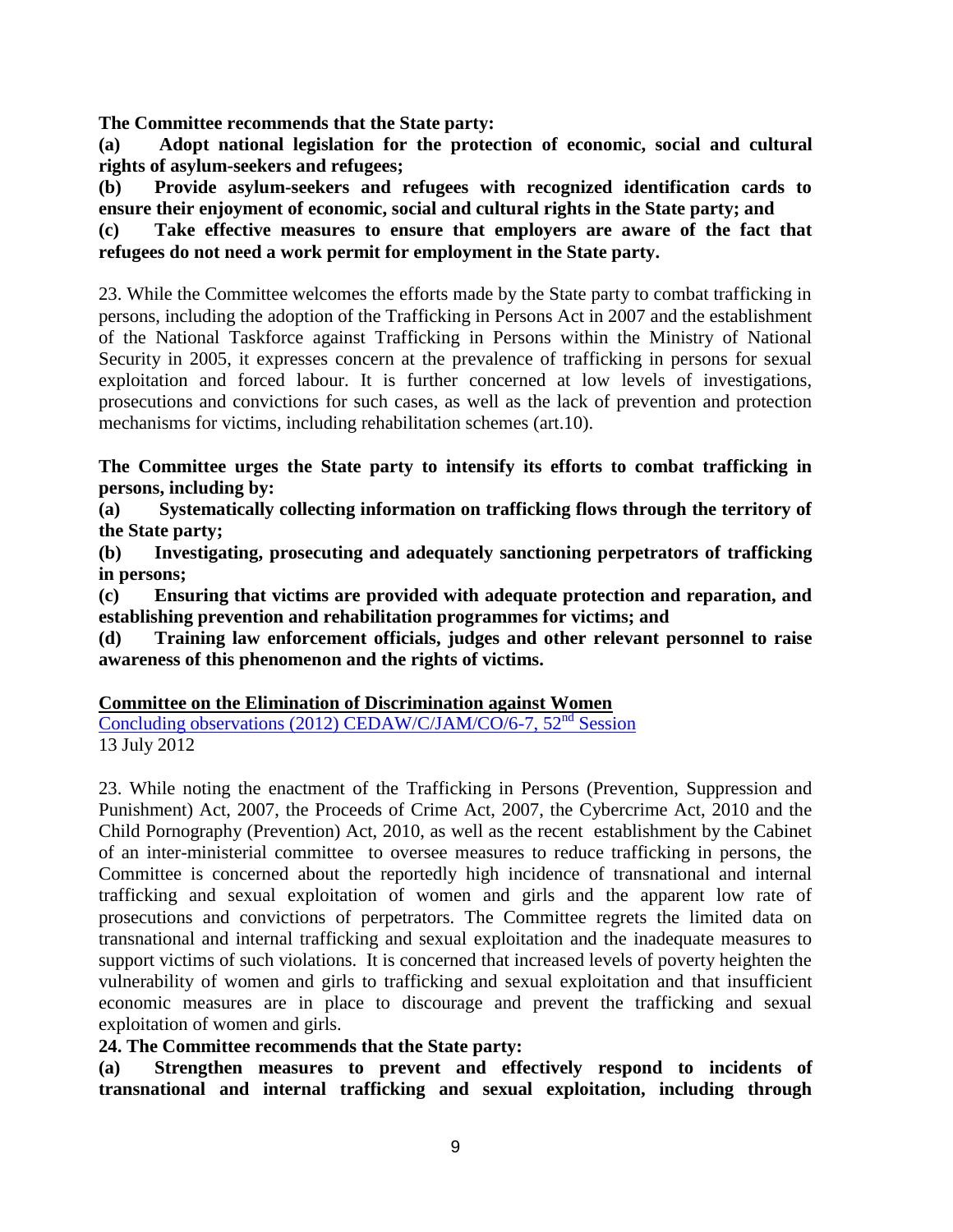**awareness-raising initiatives, the prosecution and punishment of offenders, and the establishment of specific support and rehabilitation programmes for victims;**

**(b) Systematically gather and analyze sex-disaggregated data and information on trafficking and sexual exploitation, including prostitution;**

**(c) Strengthen measures aimed at addressing the conditions (for example, poverty and high unemployment) that make women and girls more vulnerable to trafficking and may also drive them into prostitution;**

**(d) Enhance support services for victims of trafficking and sexual exploitation, including alternative employment opportunities, to facilitate the reintegration into society of women and girls who wish to leave prostitution.**

33. The Committee welcomes recent initiatives undertaken by the State party to benefit refugee women and girls, including: (a) the adoption, in 2009, of a national refugee policy that strengthens the pre-existing ad hoc framework for the determination of refugee status; (b) the introduction of a compulsory child registration initiative in 2007 and a bedside registration procedure aimed at capturing all births occurring in the country; and (c) the enactment of the Trafficking in Persons (Prevention, Suppression and Punishment) Act, 2007, which is aimed at protecting women and children. However, the Committee is concerned about the lack of a strategy or contingency planning for mass influxes of migrants and refugees, the inadequacy of services for refugees, particularly Haitian migrants and, with regard to the latter, the lack of protection from forced repatriation in the light of the moratorium on forced returns to Haiti following the earthquake in 2010. The Committee is also concerned that the State party has not acceded to the international conventions on refugees and statelessness.

**34. The Committee urges the State party to develop a gender-sensitive national strategy or contingency planning for mass influxes of migrants and refugees, ensure adequate services and documentation for refugees in line with international obligations concerning non-discrimination and gender equality, and discontinue their forced repatriation, particularly in the case of Haitian migrants. The Committee recommends that the State party consider acceding to the 1954 Convention relating to the Status of Stateless Persons (…).**

#### **Technical Assistance**

**44. The Committee encourages the State party to consider seeking cooperation and technical assistance, including from international sources, in the development and implementation of a comprehensive programme aimed at the implementation of the above recommendations and the Convention as a whole. The Committee also calls upon the State party to strengthen further its cooperation with specialized agencies and programmes of the United Nations system, including the United Nations Entity for Gender Equality and the Empowerment of Women (UN Women), the United Nations Statistics Division, the United Nations Development Programme, the United Nations Children's Fund, the United Nations Population Fund, the World Health Organization, the** *Office of the United Nations High Commissioner for Refugees* **and the Office of the United Nations High Commissioner for Human Rights.**

**Human Rights Committee**

[Concluding observations \(2011\) CCPR/C/JAM/CO/3, 103](http://tbinternet.ohchr.org/_layouts/treatybodyexternal/Download.aspx?symbolno=CCPR/C/JAM/CO/3&Lang=En)rd Session 17 November 2011